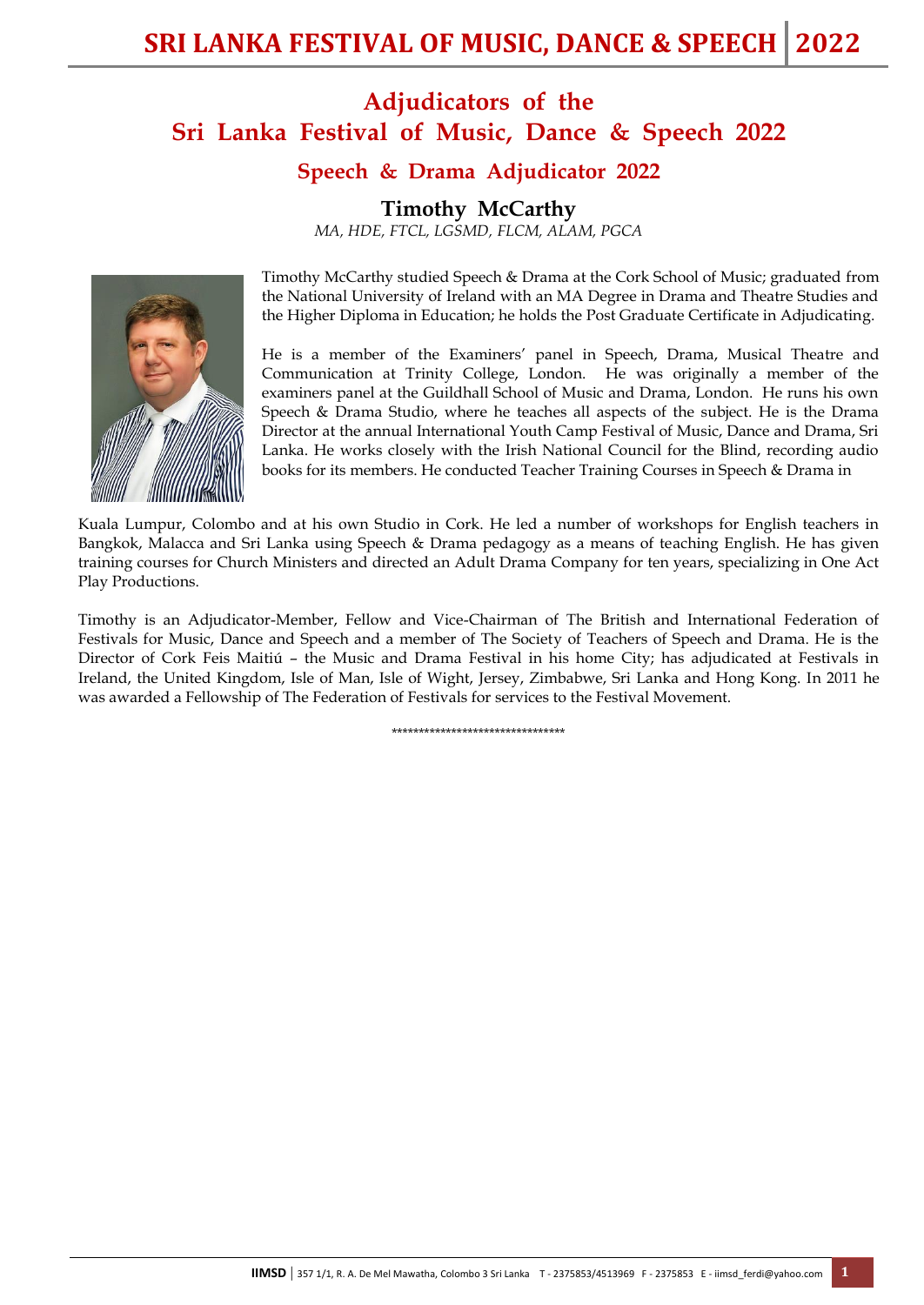# **Adjudicators of the Sri Lanka Festival of Music, Dance & Speech 2022**

## **Music Adjudicator 2022**

#### **Benjamin Costello**

MA, PGDip, BMus, FRSA



Ben is a freelance Musical Director, Artistic Director, Adjudicator, Singing Coach and Accompanist, working internationally. He is also Artistic Director of Thames Concerts, Musical Director of Southampton Choral Society, Founding Director of Kingston Chamber Singers, Chorus Master for the Leith Hill Musical Festival, on the faculty at Laine Theatre Arts, and on the visiting staff at Mountview Academy and Trinity Laban. He is a busy Generalist Music adjudicator member of the British and International Federation of Festivals, make regular visits to adjudicate throughout the UK and overseas.

As an accompanist and coach Ben collaborates with numerous singers and instrumentalists. His early career included répétiteur work for London opera companies,

and ensembles including the London Symphony Orchestra. He is a specialist in Musical Theatre, with his work in that field embracing Musical direction, Singing teaching, Accompanying and Dramaturgy. Ben has worked extensively for almost all of the leading London Performing Arts Colleges, together with the Royal Academy of Music, and the London College of Music (where he was resident MD for seven years). Countless of his former students enjoy successful careers in London's West End and beyond.

Born and based in London, Ben trained initially as a Flautist, before majoring in Piano, Singing and Conducting. He is a Liveryman of the Worshipful Company of Musicians, organising and chairing the Company's annual Musical direction scholarship. He is also a Freeman of the City of London, and a Life Member of the Royal Society of Musicians. Outside of music he is a keen motorcyclist.

Ben is delighted to be returning to adjudicate in Sri Lanka following his visits in 2015 and 2019.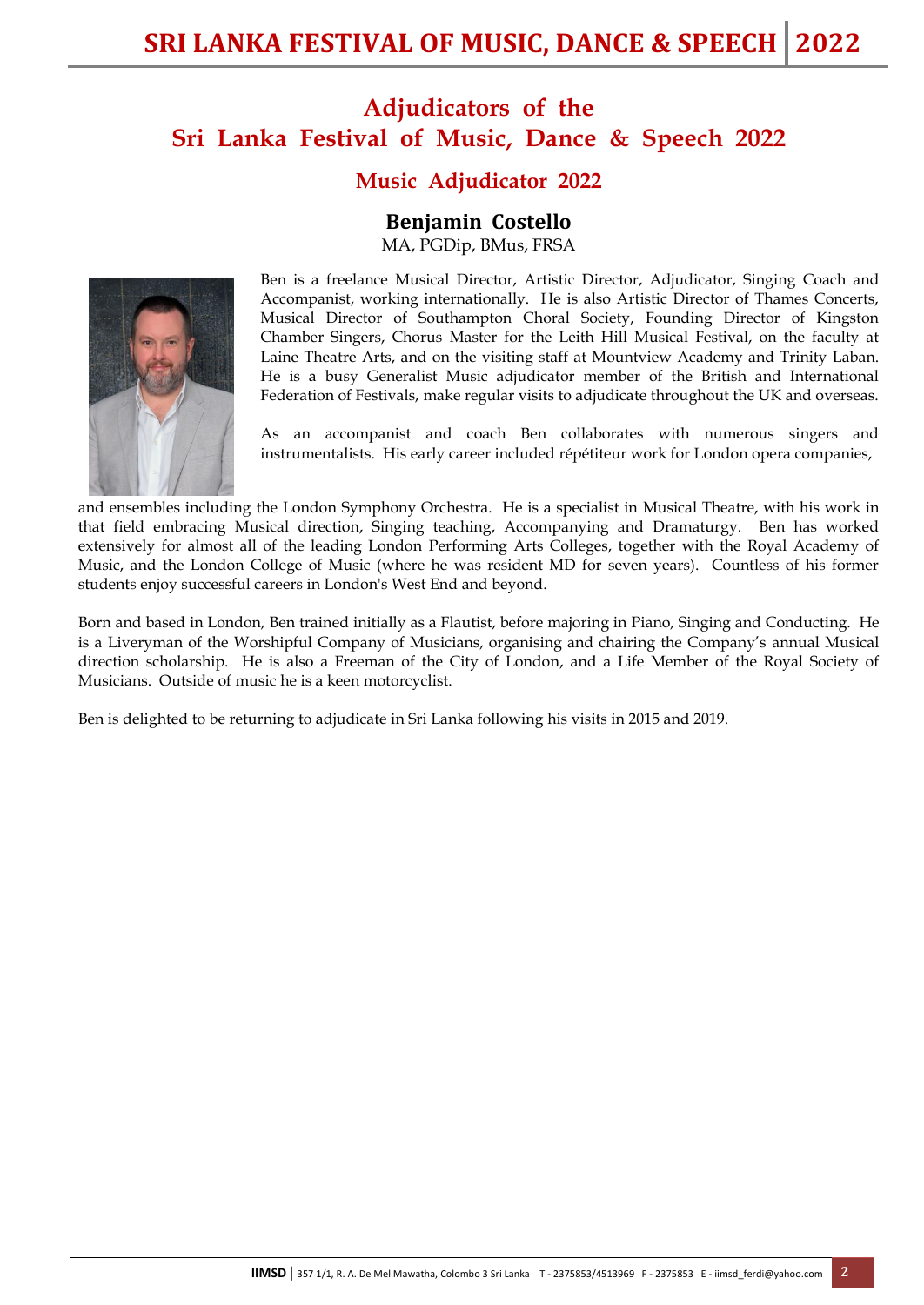# **SRI LANKA FESTIVAL OF MUSIC, DANCE & SPEECH 2022**

# **Adjudicators of the Sri Lanka Festival of Music, Dance & Speech 2022 Music Adjudicator 2022**

#### **Richard Deering** FTCL, GTCL, LRAM, ARCM, PGCA



Richard Deering studied with Frank Merrick (piano) – and subsequently with Peter Wallfisch and Clifford Curzon - and trumpet/cornet with Norman Burgess. He has given piano recitals and broadcasts in over 90 countries worldwide, and has also made several commercial recordings – including an arrangement of the Beatles music as a piano concerto with the Tokyo Symphony Orchestra. Many leading composers have written works especially for him, and in 1981 he was elected a member of the Royal Philharmonic Society for "distinguished services to British music".

As an accompanist he has worked with Robert Tear, Brian Rayner Cook, James Blades and others – including popular singers such as Martine McCutcheon - while for many years he worked as a cabaret performer on cruise liners and as Musical Director for television programmes. Currently, he is the director of the unique performing and recording group of 4 pianists known as Grimoire.

His interest in contemporary music – especially by British composers – has led to many commissioned magazine articles are not a series of albums of new music for young musicians published by Bosworths/Music Sales. He has also been also been an Advisor to the London Arts Board on aspects of contemporary music and jazz, and is involved with the

setting, and examining, of the higher grade and diploma levels of the Trinity piano syllabus. In 2006 he was given the Chairman's Award by Trinity College London for services to musical assessment.

His adjudicating and examining work has taken him throughout the British Isles as well as to Australasia, North America, Africa, Orient and Caribbean and he has served on the juries for several national and international competitions, often as Chairman of the Jury. Until 2002 he was the Vice-Chairman of the British and International Federation of Festivals' Adjudicator's Council as well as being a Federation Trustee, and he also held the position of Chief Assessor for the adjudicator's qualification – PGCA – when validated by the University of Leeds, and was the co-writer of the adjudication criteria used by all Federation festivals and adjudicators. In 2012 he was honoured by being elected a Fellow of the Federation, and, until 2015 served as Chairman of Croydon Performing Arts Festival.

As a teacher Richard has held positions at the London College of Music and Middlesex University as well as visiting positions at Trinity College of Music, Trinity College Dublin, Christ's College Cambridge University, Hong Kong's Academy of Performing Arts, Auckland University and the State University of New York.

Additionally he is busy as a cricket umpire both in England and overseas.